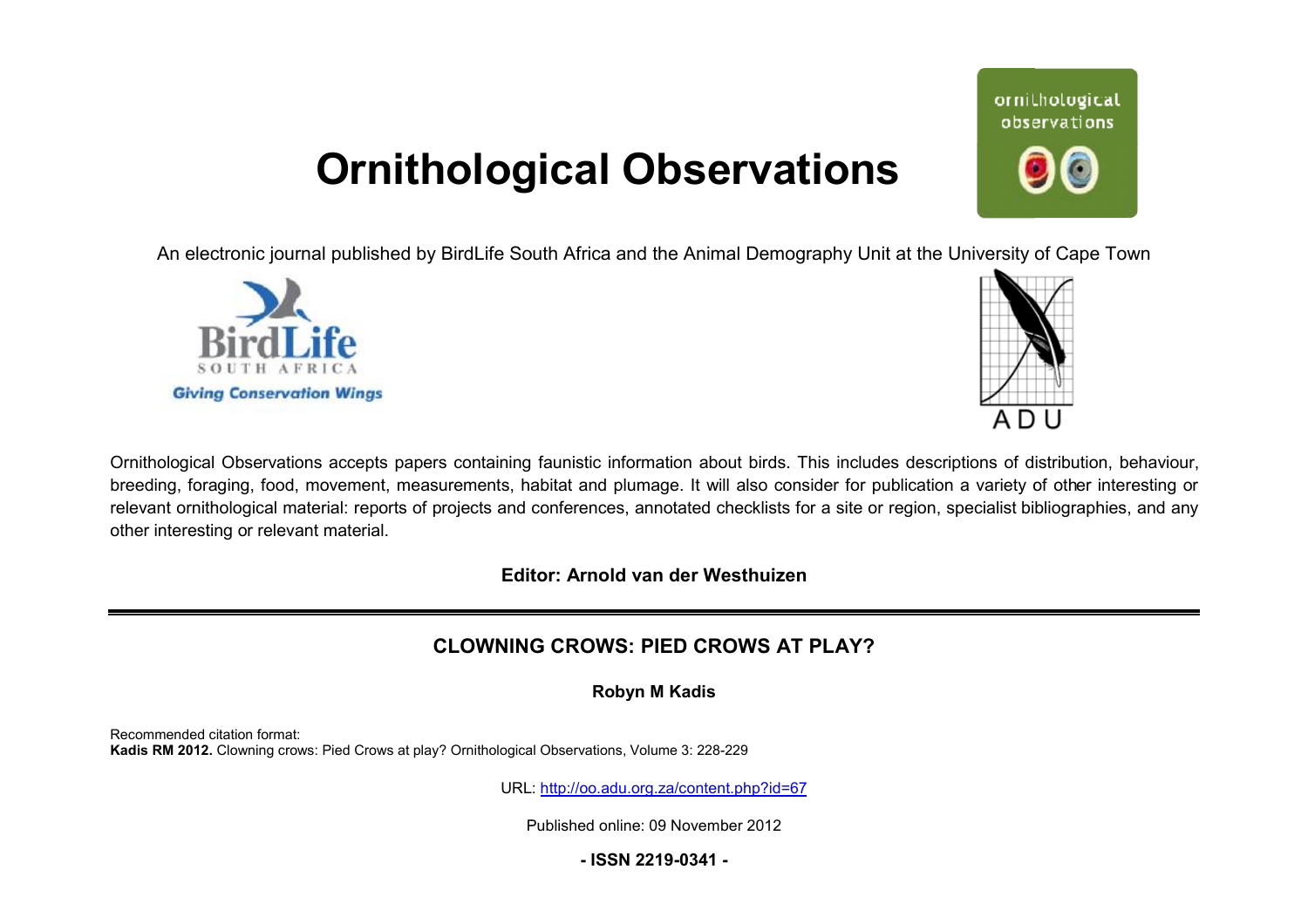

## **CLOWNING CROWS: PIED CROWS AT PLAY PLAY?**

*Robyn M. Kadis\**

Savannah Environmental Pty Ltd, Franschhoek

\*Corresponding author: [caperobyn@gmail.com](mailto:caperobyn@gmail.com)

On Sunday 2 September 2012, a colleague and I were travelling on the N1 in vicinity of Three Sisters near Beaufort West towards Cape Town. We came across what appeared to be a Pied Crow *Corvus albus* hanging upside down from a telephone wire about 20 m from the roadside. We turned our vehicle around to go back and take a photograph and try to ascertain how the bird had died. However, as we pulled up to the crow, it dropped off the line and flew away. It had something small in its bill as it flew off.

Later the same day, Andre van Sittert reported via the Cape Bird Net list server [\(capebirdnet@yahoogroups.com](mailto:capebirdnet@yahoogroups.com)) that he had seen two Pied Crows hanging upside down on Eucalyptus trees. He reported: "My sighting occurred on a farm near Blackheath on the way to Stellenbosch. We saw several crows doing this. It was as if they were showing off to each other hanging upside down as if they were daredevils." Figs 1 and 2 included here were taken by Andre when he observed the birds.

Jill Mortimer has since reported that she had seen a Spotted Eagle Owl hanging upside down from a tree branch in Somerset West some time ago.

Roberts Birds of Southern Africa  $(7<sup>th</sup>$  edition) does not report on this kind of behaviour. A search on the internet produced a few reports,



**Fig 1** – Pied Crow hanging onto branch of Eucalyptus tree © Andre van Sittert

mainly from the United States of America, of crows hanging upside down and a photograph of a crow hanging upside down by one leg